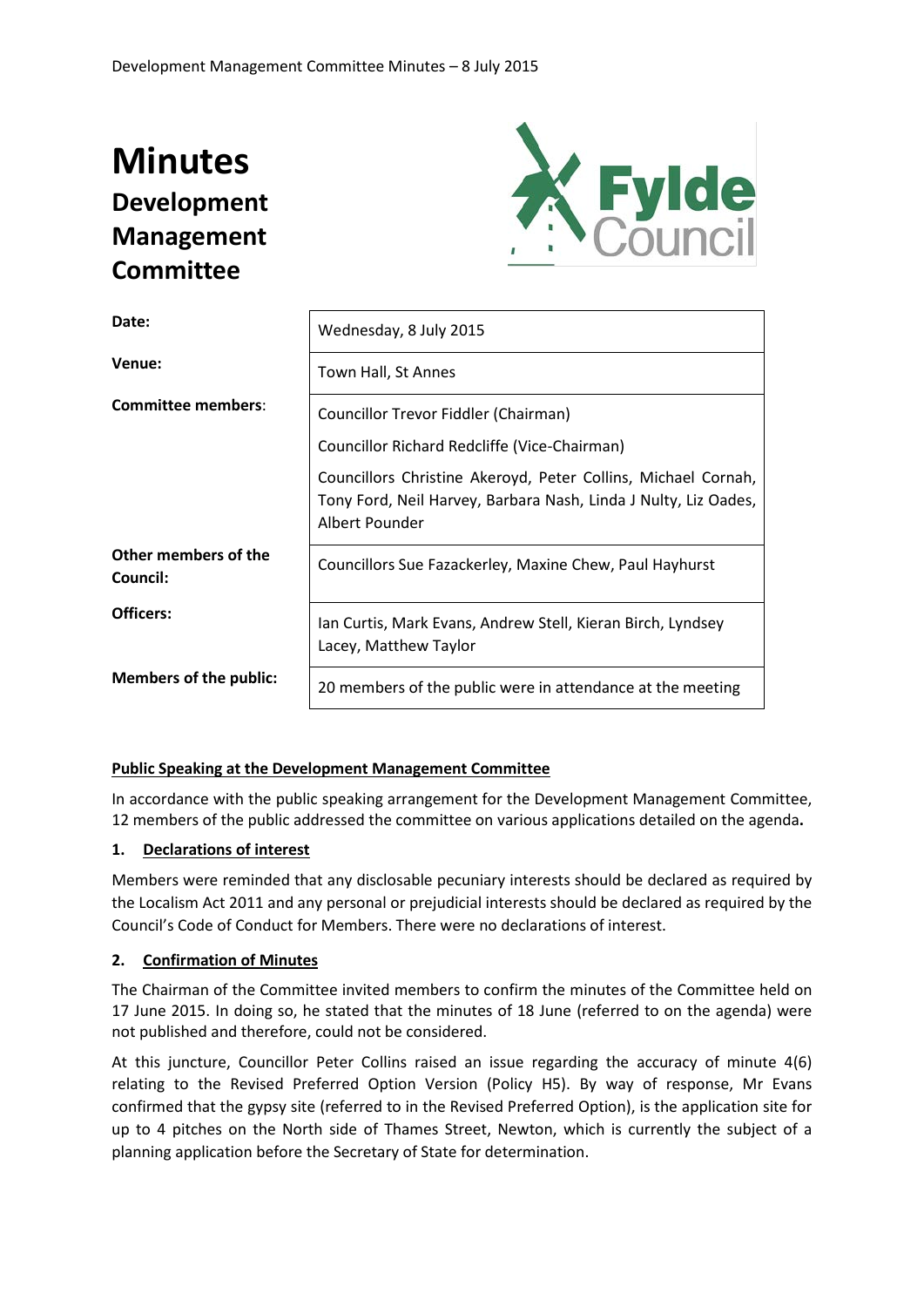RESOLVED: To approve the minutes of the Development Management Committee held on 17 June 2015 as a correct record for signature by the Chairman.

## **3. Substitute members**

There were no substitute members.

## **4. Development Management Matters**

The Committee considered the report of Mark Evans (Head of Planning and Regeneration) which set out the various planning applications. A copy of the Late Observation Schedule was circulated at the meeting.

Following detailed consideration of each application, it was RESOLVED to decide the applications as stated in the schedule attached.

-----------------------------------------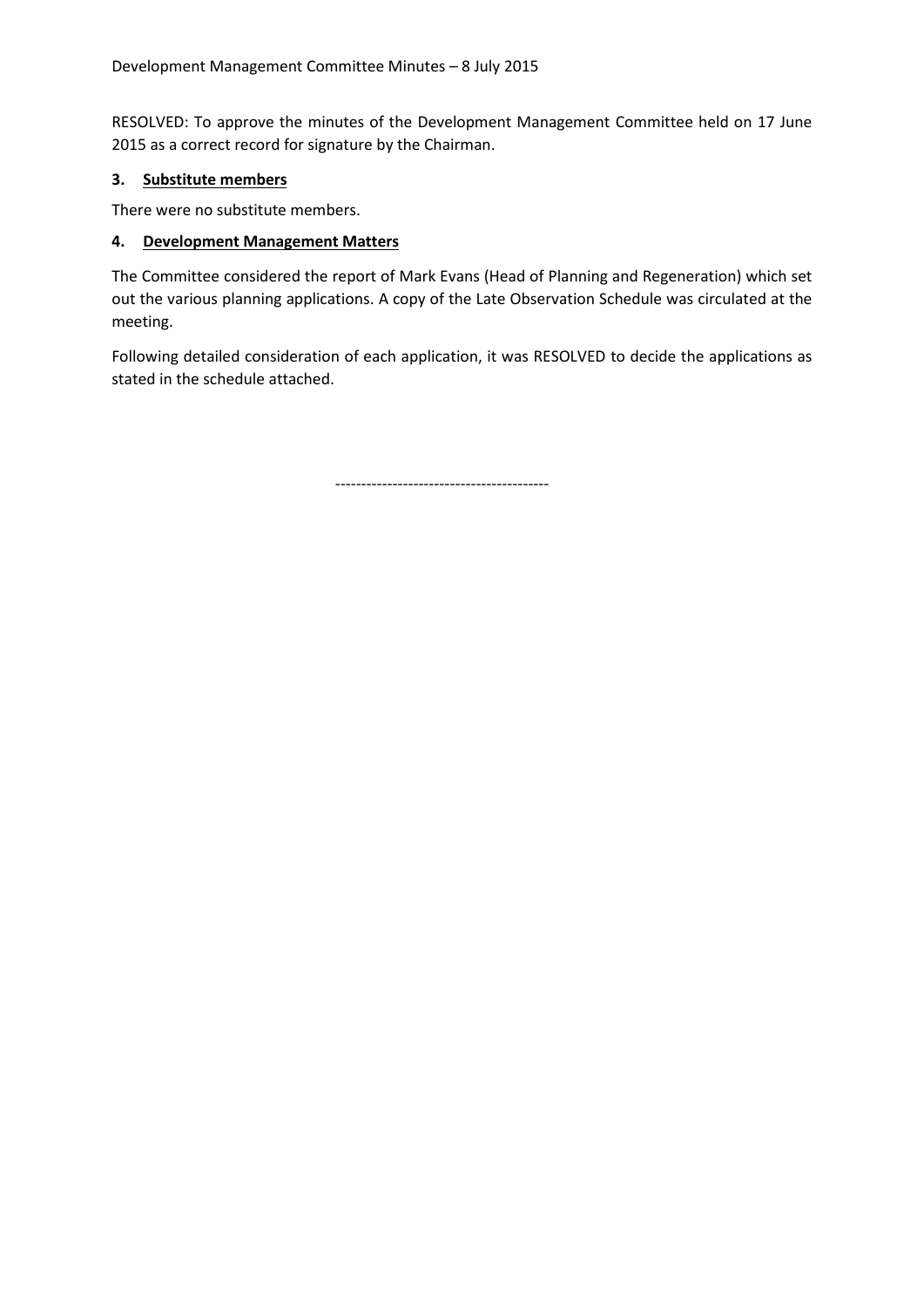## **Fylde Borough Council copyright [2015]**

You may re-use this document/publication (not including logos) free of charge in any format or medium. You must re-use it accurately and not in a misleading context. The material must be acknowledged as Fylde Borough Council copyright and you must give the title of the source document/publication.

Where we have identified any third party copyright material you will need to obtain permission from the copyright holders concerned.

This document/publication was also available on our website at www.fylde.gov.uk

Any enquiries regarding this document/publication should be sent to us at the Town Hall, St Annes Road West, St Annes FY8 1LW, or to [listening@fylde.gov.uk.](mailto:listening@fylde.gov.uk)

--------------------------------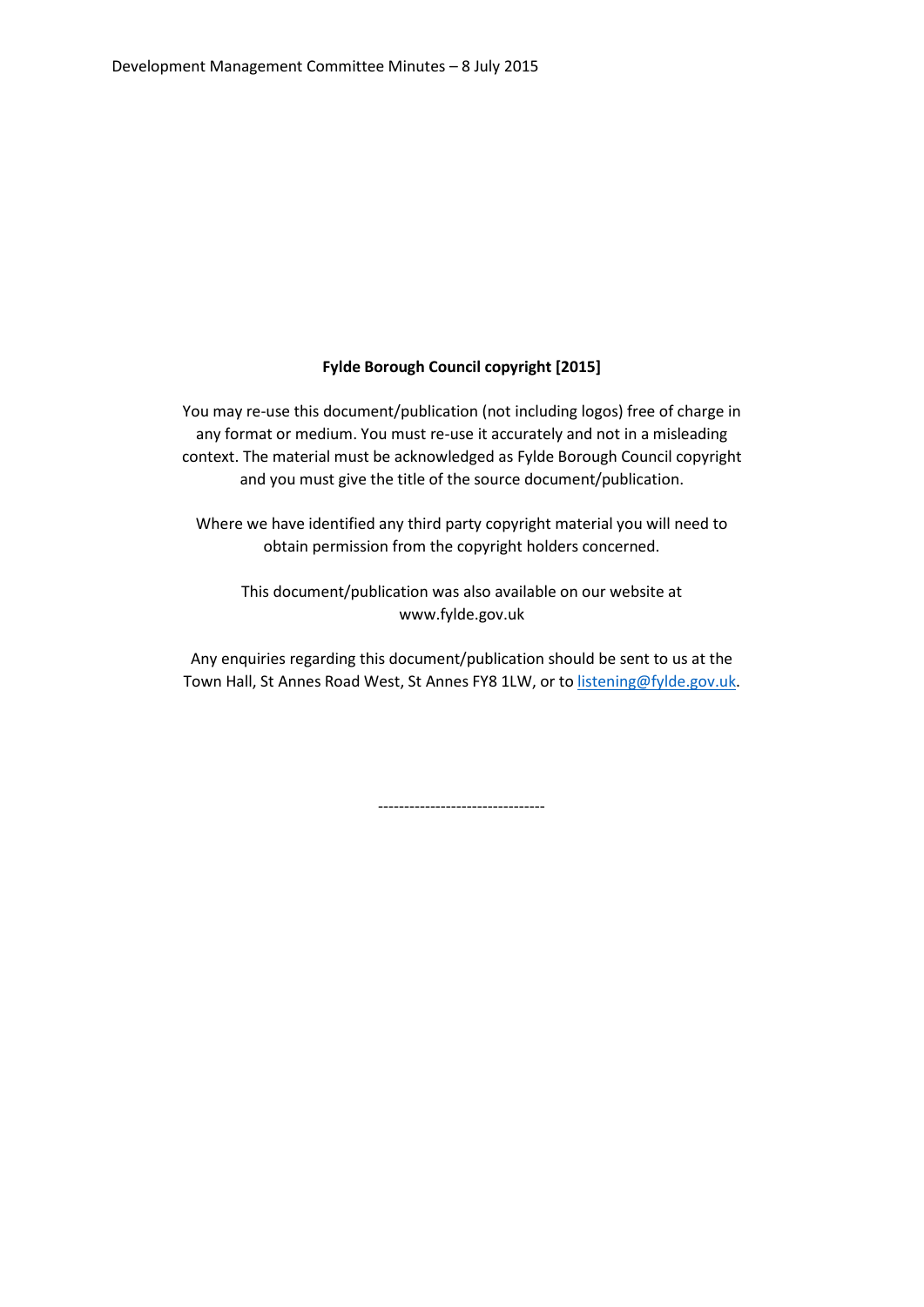## **Development Management Committee Minutes 08 July 2015**

#### **Item Number:** 1

| Application Reference: 15/0124 |                           | <b>Type of Application:</b>                                                                                                   | <b>Outline Planning</b><br>Permission |
|--------------------------------|---------------------------|-------------------------------------------------------------------------------------------------------------------------------|---------------------------------------|
| Applicant:                     | Duerden Bros. Ltd         | Agent:                                                                                                                        | <b>PWA Planning</b>                   |
| Location:                      | LARBECK, PRESTON, PR3 0XA | SUNNYDALE NURSERIES, GARSTANG ROAD, LITTLE ECCLESTON WITH                                                                     |                                       |
| <b>Proposal:</b>               | OF UP TO 25<br>RESERVED)  | OUTLINE APPLICATION FOR DEMOLITION OF EXISTING BUILDINGS AND ERECTION<br>DWELLINGS (ACCESS APPLIED FOR WITH ALL OTHER MATTERS |                                       |

#### **Decision**

Outline Planning Permission :- Application Deferred

#### **Reason**

1 The decision on this application was deferred for a site visit and for officers to provide an update on the council's 5 year housing supply position.

#### **Item Number:** 2

| Application Reference: 15/0246 |                            | <b>Type of Application:</b>                                                                                                      | Variation of Condition |
|--------------------------------|----------------------------|----------------------------------------------------------------------------------------------------------------------------------|------------------------|
| Applicant:                     | Park View 4U               | Agent:                                                                                                                           |                        |
| Location:                      |                            | PARK VIEW PLAYING FIELDS SITE, PARK VIEW ROAD, LYTHAM ST ANNES                                                                   |                        |
| <b>Proposal:</b>               | <b>CHILDREN'S PARTIES.</b> | VARIATION OF CONDITION 4 OF PLANNING PERMISSION 14/0322 TO EXTEND<br>RANGE OF USES PERMITTED IN ECO CLASSROOM TO INCLUDE HOSTING |                        |

#### **Decision**

Variation of Condition :- Granted

#### **Conditions and Reasons**

4 That the building hereby approved shall be used for classroom and associated purposes as shown on the approved plans listed in condition 3 to this planning permission, and also for the holding of up to 5 children's parties per calendar week, only with these hosted only between the hours of 1500-1800 Mon to Fri and 1000 to 1800 Sat and Sun. Should the building cease to be needed for that use it shall be removed from the site and the land reinstated as grass for general open space use within 6 months of the classroom use ending unless a subsequent planning permission for an alternative use has been granted.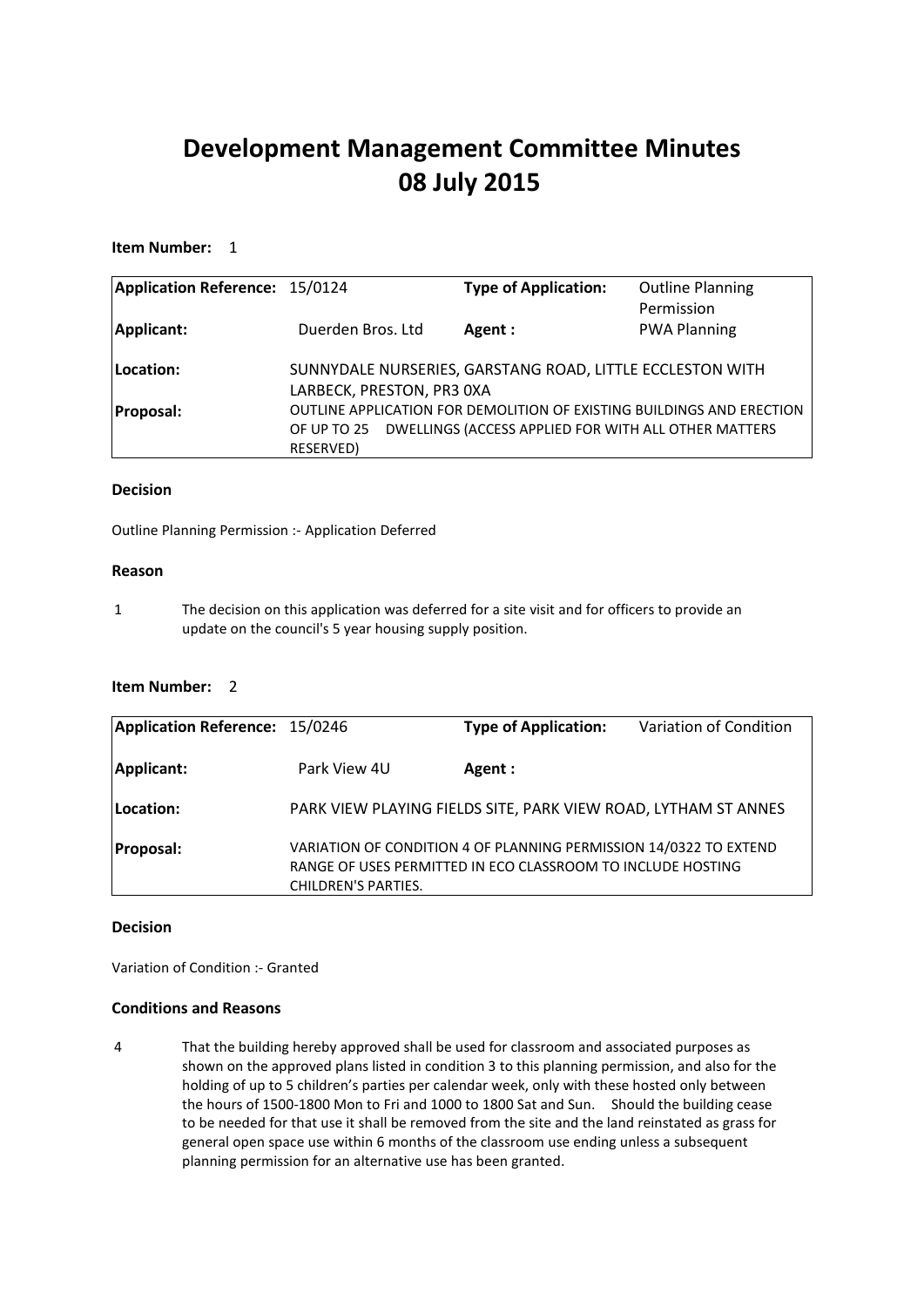Reason: To ensure that the building is operated for an appropriate educational / recreational purpose in accordance with Policy TREC14 of the Fylde Borough Local Plan.

#### **Item Number:** 3

| Application Reference: 15/0296 |                                                                               | <b>Type of Application:</b> | <b>Full Planning Permission</b> |
|--------------------------------|-------------------------------------------------------------------------------|-----------------------------|---------------------------------|
| Applicant:                     | <b>Redrow Homes</b><br>Lancashire                                             | Agent :                     | <b>MCK Associates Limited</b>   |
| Location:                      | LAND TO THE NORTH OF NORTH VIEW FARM,<br>WREA, PRESTON, PR4 2NA               |                             | RIBBY ROAD, RIBBY WITH          |
| <b>Proposal:</b>               | PROPOSED ERECTION OF 13 DWELLINGS TOGETHER WITH ASSOCIATED<br>INFRASTRUCTURE. |                             |                                 |

#### **Decision**

Full Planning Permission :- Approved subject to the completion of a Section 106 agreement in order to secure:

- provision, phasing, retention and operational details for 30% of the proposed dwellings to be affordable properties with either off site provision or a financial contribution for any of that 30% not provided on site.
- a financial contribution of £36,254 towards secondary school places, and the phasing of that payment

(Note: The agreement will be expected to meet the full amounts quoted above in all cases, unless a viability appraisal has been agreed with the Local Planning Authority)

And the following conditions (or any amendment to the wording of these conditions or additional conditions that the Head of Planning & Regeneration believes is necessary to make otherwise unacceptable development acceptable):

#### **Conditions and Reasons**

1 The development hereby permitted must be begun not later than the expiration of 3 years commencing upon the date of this permission, and where applicable should be undertaken in strict accordance with the plan(s) comprising all aspects of the approved development accompanying the decision notice.

> Reason: This standard time limit is required to be imposed pursuant to Section 51 of the Planning and Compulsory Purchase Act 2004, while compliance with approved plans is required to ensure the approved standard of development is achieved.

2 The development shall be carried out, except where modified by the conditions to this permission, in accordance with the Planning Application received by the Local Planning Authority on the 29 April 2015, including the following plans:

> Location Plan – 14-126 LP01 Materials layout – DSL-02 Highways materials layout – 4346/ENG026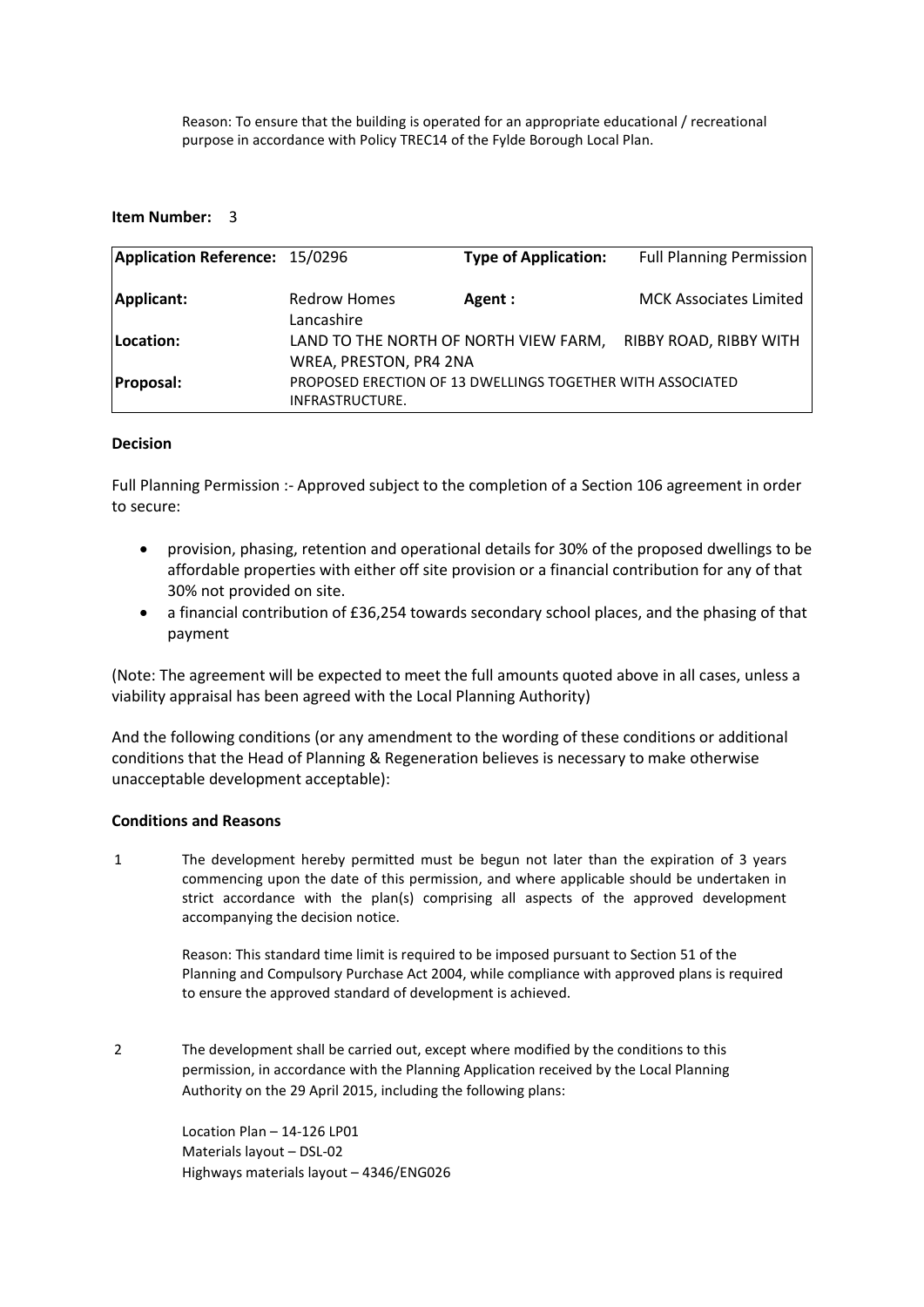Drainage layout – 4346/ENG001-1 Boundary details layout – DSL-05 Detailed Site layout - DSL-01 Affordable Homes Layout - DSL-06 Land disposal layout – DSL-04 Waste Management Layout - DSL-03 Vehicle swept path – 4346/ENG025 Tree Protection Plan - 4450.09 Landscape Proposals plots 46-59 - 4450.10 Landscape proposal POS The Welwyn (Elevations and floor plans) The Richmond (Elevations and floor plans) The Henley (Elevations and floor plans) The Tavy (Elevations and floor plans) The Balmoral Elevations and floor plans) The Blenheim (Elevations and floor plans) Double Garage C-DG03- 001 REV B Triple Garage 4240-TG1 001 REV A

Reason: For the avoidance of doubt and so that the local planning authority shall be satisfied as to the details.

3 Prior to the commencement of development full details of surface water drainage for the development hereby approved shall be submitted to and approved in writing by the Local Planning Authority. The submitted information shall follow the principles set out the submitted Flood Risk Assessment Dated 22 April 2015 which was prepared by Betts Associates and the drainage layout plan as approved by condition 2 of this permission. For the avoidance of doubt and unless otherwise agreed in writing by the Local Planning Authority, surface water must drain to watercourse at the restricted rate of 9.1 l/s. There shall be provision of compensatory flood storage up to 190m3 to accommodate all events up to a 1 in 100 year + climate change and finished floor levels are set no lower than 150 m above Ordnance Datum (AOD). No surface water will be permitted to drain directly or indirectly into the public sewer. Any variation to the discharge of foul shall be agreed in writing by the Local Planning Authority prior to the commencement of the development. The development shall be completed, maintained and managed in accordance with the approved details.

Reason: To ensure a satisfactory form of development and to prevent an undue increase in surface water run-off and to reduce the risk of flooding.

4 Prior to the commencement of any on-site demolition or other development associated with this permission a construction plan shall be submitted to the local planning authority and approved in writing. The plan shall include methods and details of demolition and construction; vehicle routeing to the site; construction traffic parking; any temporary traffic management measures; and times of construction, access and deliveries. The construction plan shall be adhered to during demolition and the construction of the development.

Reason: To protect local amenity.

5 The new estate road/access between the site and Ribby Road shall be constructed in accordance with the Lancashire County Council Specification for Construction of Estate Roads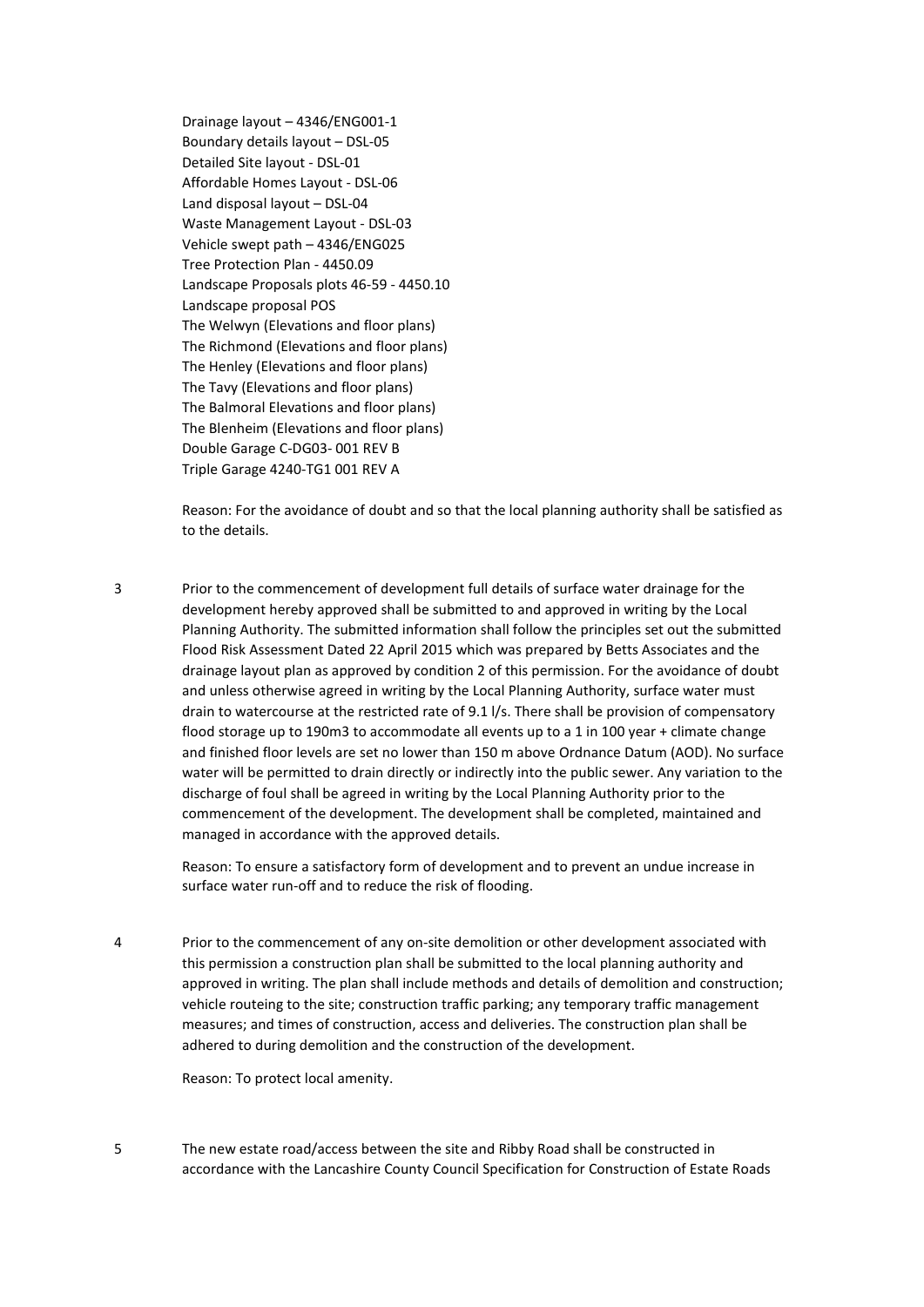to at least base course level before any development takes place within the site.

Reason: To ensure that satisfactory access is provided to the site before the development hereby permitted becomes operative.

6 Before the use of the site hereby permitted is brought into operation facilities shall be provided within the site by which means the wheels of vehicles may be cleaned before leaving the site.

> Reason: To avoid the possibility of the public highway being affected by the deposit of mud and/or loose materials thus creating a potential hazard to road users.

7 No part of the development hereby approved shall commence until a scheme for the construction of the site access has been submitted to, and approved by, the Local Planning Authority. This scheme shall include the phasing of works and shall be constructed in accordance with that phasing.

> Reason: In order to satisfy the Local Planning Authority that the final details of the highway scheme/works are acceptable and so to secure the proper construction of the site access.

8 No development shall take place until the applicant has obtained land drainage consent, agreed in writing, from the consenting authority. Thereafter the works shall be carried out in accordance with the approved land drainage consent and any subsequent amendments shall be agreed in writing with the consenting authority. The applicant must notify the consenting authority no less than seven days before commencement of the works of their intention to start works on site. For the avoidance of doubt the 'consenting authority' is the Lead Local Flood Authority which, within the administrative boundary of Lancashire, is Lancashire County Council.

> Reason: To ensure water quality is not compromised as a result of any construction work on the development site or to the watercourse.

9 All existing lengths of hedgerow within the proposed residential development area shall be retained, except for where their removal is required for the formation of access points or visibility splays, or in other limited circumstances where an equivalent or greater length of hedge is provided as a replacement and has been previously agreed in writing by the local planning authority. No removal, relaying or works to existing hedgerows shall be carried out between March and August inclusive in any one year unless otherwise agreed in writing by the local planning authority.

> Reason: In the interests of protecting wildlife and biodiversity and to comply with the provisions of the Wildlife & Countryside Act 1981 and the National Planning Policy Framework.

10 No development shall take place until there has been submitted to and approved in writing by the local planning authority a fully detailed scheme for habitat creation and management, including details of bat habitat creation. The scheme shall include details of mitigation and compensation measures, the management of public access, and on-going monitoring regimes.

Reason: In the interests of protecting wildlife and biodiversity and to comply with the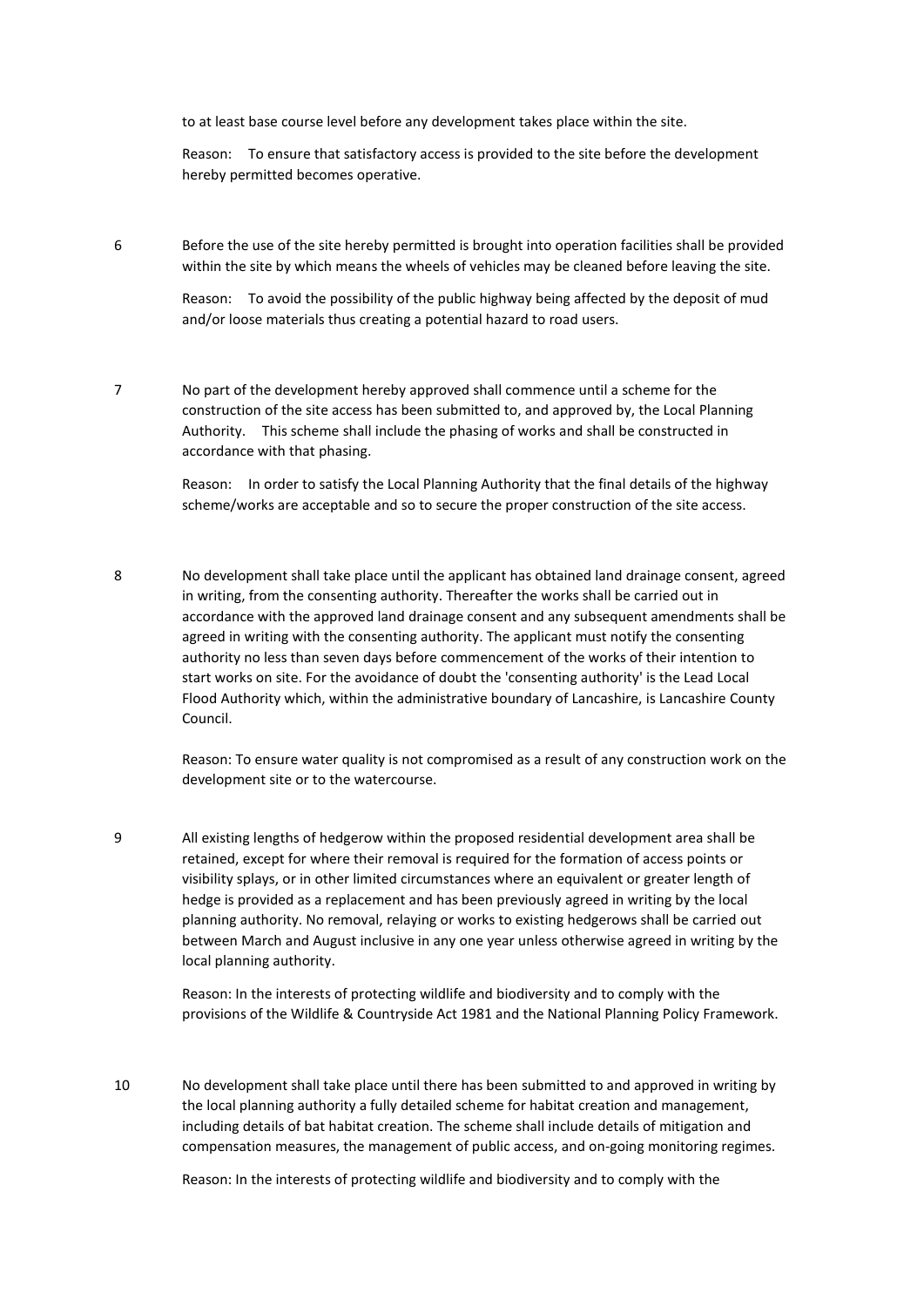provisions of the Wildlife & Countryside Act 1981 and the National Planning Policy Framework.

11 A tree protection scheme for all trees and retained hedges on the site shall be submitted to and approved in writing by the local planning authority prior to the commencement of development. The plan shall be in accordance with the Tree Protection Plan ref 4450.09 dated April 15 submitted with the application. No work of any kind shall take place until the protective fences are erected around the retained tress in the position and to the specification agreed by the local planning authority. Such fencing shall be retained throughout the development where work of any kind is undertaken in proximity to trees and hedging.

Reason: In the interests of protecting wildlife and biodiversity and to comply with the provisions of the Wildlife & Countryside Act 1981 and the National Planning Policy Framework.

12 All trees currently on the site shall be retained. If any future management works or tree removal is proposed it should be supported by appropriate ecological survey assessments in order to assess the potential for bat roosts and agreed in writing with the Local Planning Authority.

> Reason: In the interests of protecting wildlife and biodiversity and to comply with the provisions of the Wildlife & Countryside Act 1981 and the National Planning Policy Framework.

13 Prior to the commencement of the development a scheme for the removal of the invasive non-native plant species identified in the submitted Ecological Survey and Assessment (Himalayan Balsam) shall be submitted to and approved in writing by the local planning authority. The scheme shall be implemented prior to the occupation of the development.

> Reason: In the interests of protecting wildlife and biodiversity and to comply with the provisions of the Wildlife & Countryside Act 1981 and the National Planning Policy Framework.

14 Prior to the commencement of development a precautionary survey of water courses within and adjacent to the site for the presence of water voles shall be submitted to and approved in writing by the local planning authority. This survey shall identify suitable mitigation and preventative measures to be implemented to minimise the opportunity for disturbance or harm to this protected species, and shall be fully implemented in accordance with the scheme as approved.

> Reason: In the interests of protecting wildlife and biodiversity and to comply with the provisions of the Wildlife & Countryside Act 1981 and the National Planning Policy Framework.

15 No tree felling, vegetation clearance works, demolition work or other works that may affect nesting birds shall take place between 1st March and 31st August inclusive, unless surveys by a competent ecologist show that nesting birds would not be affected.

> Reason: In the interests of protecting wildlife and biodiversity and to comply with the provisions of the Wildlife & Countryside Act 1981 and the National Planning Policy Framework.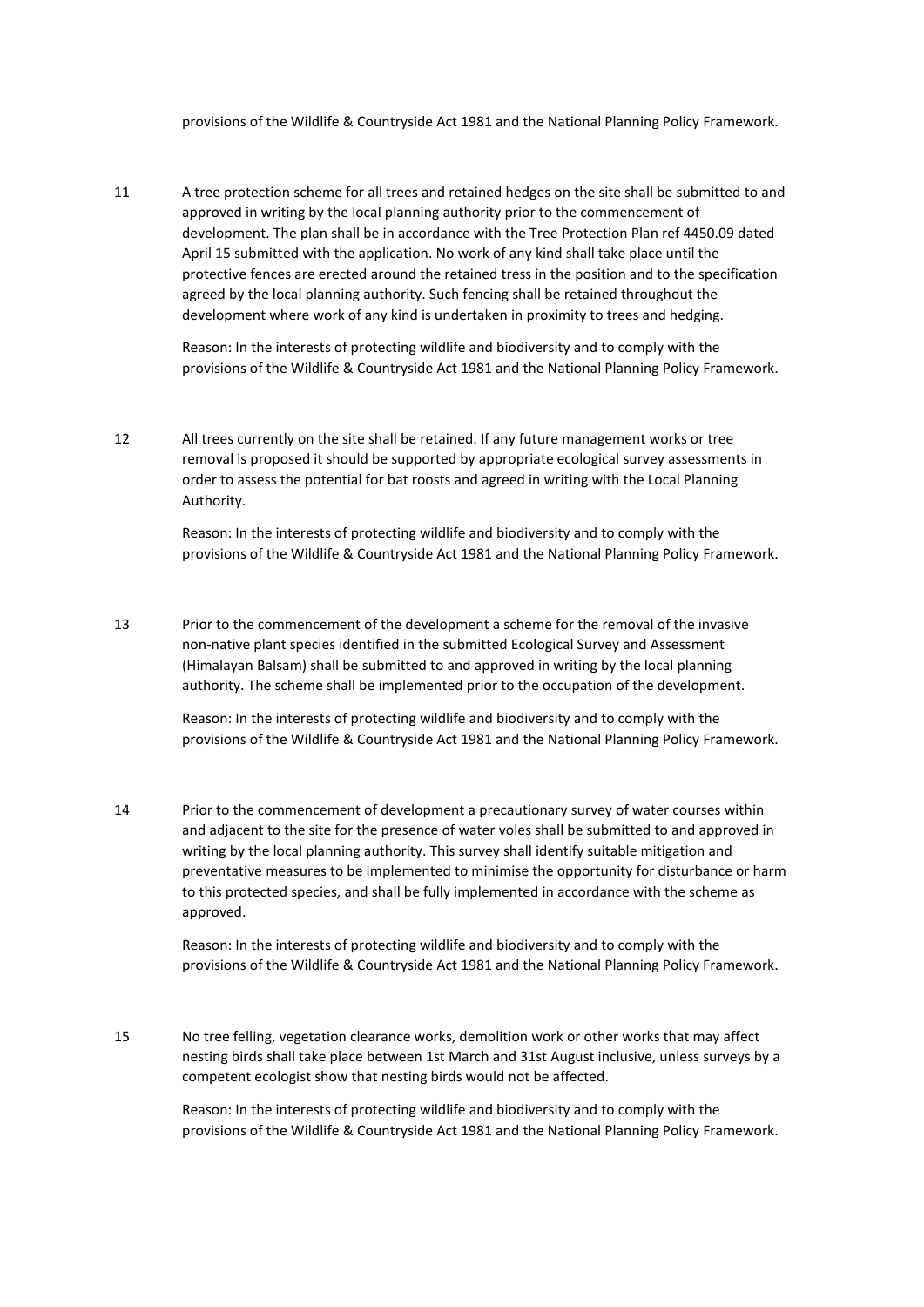16 All landscape works shall be carried out in accordance with the approved details shown on landscaping proposal sheets 4450.10 and Landscape proposal - POS prior to the occupation of any part of the development or in accordance with a programme to be agreed in writing with the Local Planning Authority and shall thereafter be retained and maintained. Any trees or shrubs removed, dying, being severely damaged or becoming seriously diseased within 5 years of planting shall be replaced by trees of similar size and species to those originally required to be planted.

> Reason: To ensure a satisfactory standard of development and in the interest of visual amenity in the locality.

17 No external lighting shall be installed until details of a lighting scheme have been submitted and approved in writing by Fylde Borough Council. The principles of relevant guidance shall be followed (e.g. the Bat Conservation Trust and Institution of Lighting Engineers guidance Bats and Lighting in the UK, 2009).

> Reason: In the interests of protecting wildlife and biodiversity and to comply with the provisions of the Wildlife & Countryside Act 1981 and the National Planning Policy Framework.

- 18 No development shall commence until details of an appropriate management and maintenance plan for the sustainable drainage system for the lifetime of the development has been submitted which, as a minimum, shall include:
	- 1. the arrangements for adoption by an appropriate public body or statutory undertaker, management and maintenance by a Residents' Management Company
	- 2. arrangements concerning appropriate funding mechanisms for its on-going maintenance of all elements of the sustainable drainage system (including mechanical components) and will include elements such as:
	- 3. on-going inspections relating to performance and asset condition assessments
	- 4. operation costs for regular maintenance, remedial works and irregular maintenance caused by less sustainable limited life assets or any other arrangements to secure the operation of the surface water drainage scheme throughout its lifetime;
	- 5. means of access for maintenance and easements where applicable.

The plan shall be implemented in accordance with the approved details prior to first occupation of any of the approved dwellings, or completion of the development, whichever is the sooner. Thereafter the sustainable drainage system shall be managed and maintained in accordance with the approved details.

Reasons: To ensure that appropriate and sufficient funding and maintenance mechanisms are put in place for the lifetime of the development, to reduce the flood risk to the development as a result of inadequate maintenance, and to identify the responsible organisation/body/company/undertaker for the sustainable drainage system.

19 The development shall be carried out using those materials specified on the approved plan DSL-02 received by the Council 29/04/15, unless otherwise agreed in writing with the Local Planning Authority.

Reason: To protect the visual amenities of the area.

20 Notwithstanding the provisions of Schedule 2, Part 1 of the Town and Country Planning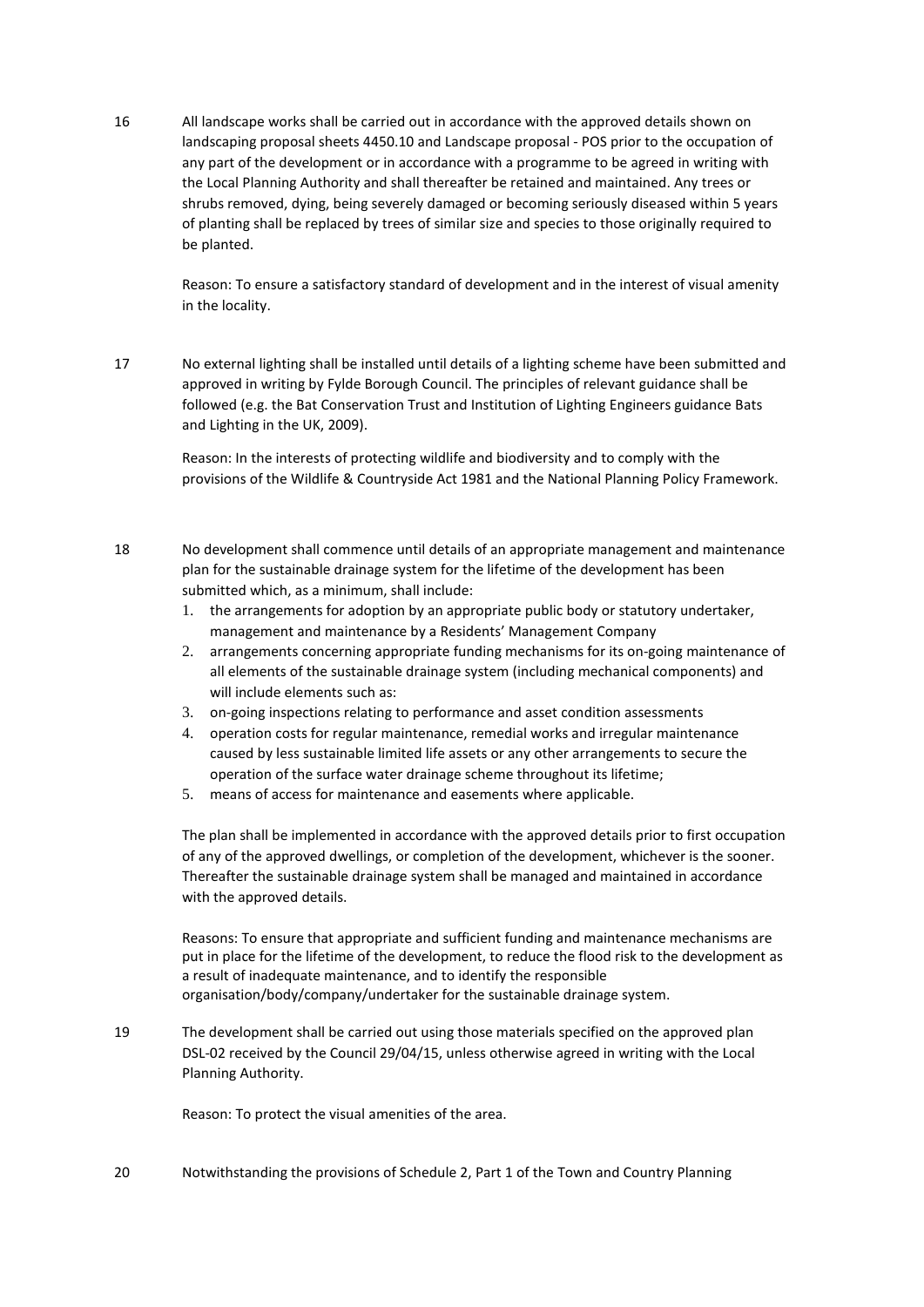(General Permitted Development) Order 1995 (as amended), the proposed garages shall be retained solely for the housing of a private motor car, and at no time shall any works be undertaken that would prevent it from being used for that purpose.

Reason: The use of the garage for any other purpose would result in the loss of an off-street parking space and would therefore require consideration by the Local Planning Authority.

21 Obscure glazing shall be provided in the first floor side elevation windows of the dwellings hereby approved and shall thereafter be retained.

Reason: To safeguard the privacy of adjoining residents

#### **Informative notes:**

1.

The Local Planning Authority (LPA), in reaching this decision, has followed the guidance in paragraphs 186 and 187 of the National Planning Policy Framework. The Framework advises that the LPA should work proactively with applicants to secure developments that improve the economic, social and environmental conditions of the area. This has been demonstrated by:

- 1. Providing advice to the applicant/agent during the course of the application on potential problems and possible solutions
- 2. For the avoidance of doubt, this response does not grant the applicant permission to connect to the ordinary watercourse(s) and, once planning permission has been obtained, it does not mean that land drainage consent will be given. The applicant should obtain Land Drainage Consent from Lancashire County Council before starting any works on site.

| Application Reference: 15/0310 |                           | <b>Type of Application:</b>                                                                                                   | <b>Full Planning Permission</b>                                |
|--------------------------------|---------------------------|-------------------------------------------------------------------------------------------------------------------------------|----------------------------------------------------------------|
| Applicant:                     | <b>Octopus Healthcare</b> | Agent :                                                                                                                       | <b>AKA Planning</b>                                            |
| Location:                      | ST ANNES, FY8             |                                                                                                                               | CARE HOME, FORMER ELECTRONIC DATA SITE, HEYHOUSES LANE, LYTHAM |
| <b>Proposal:</b>               |                           | ERECTION OF TWO STOREY BUILDING PROVIDING 76 BEDROOM CARE HOME<br>WITH ASSOCIATED CAR PARKING, LANDSCAPING AND INFRASTRUCTURE |                                                                |

#### **Item Number:** 4

#### **Decision**

Full Planning Permission :- Granted

#### **Conditions and Reasons**

1 The development must be begun not later than the expiration of three years beginning with the date of this permission.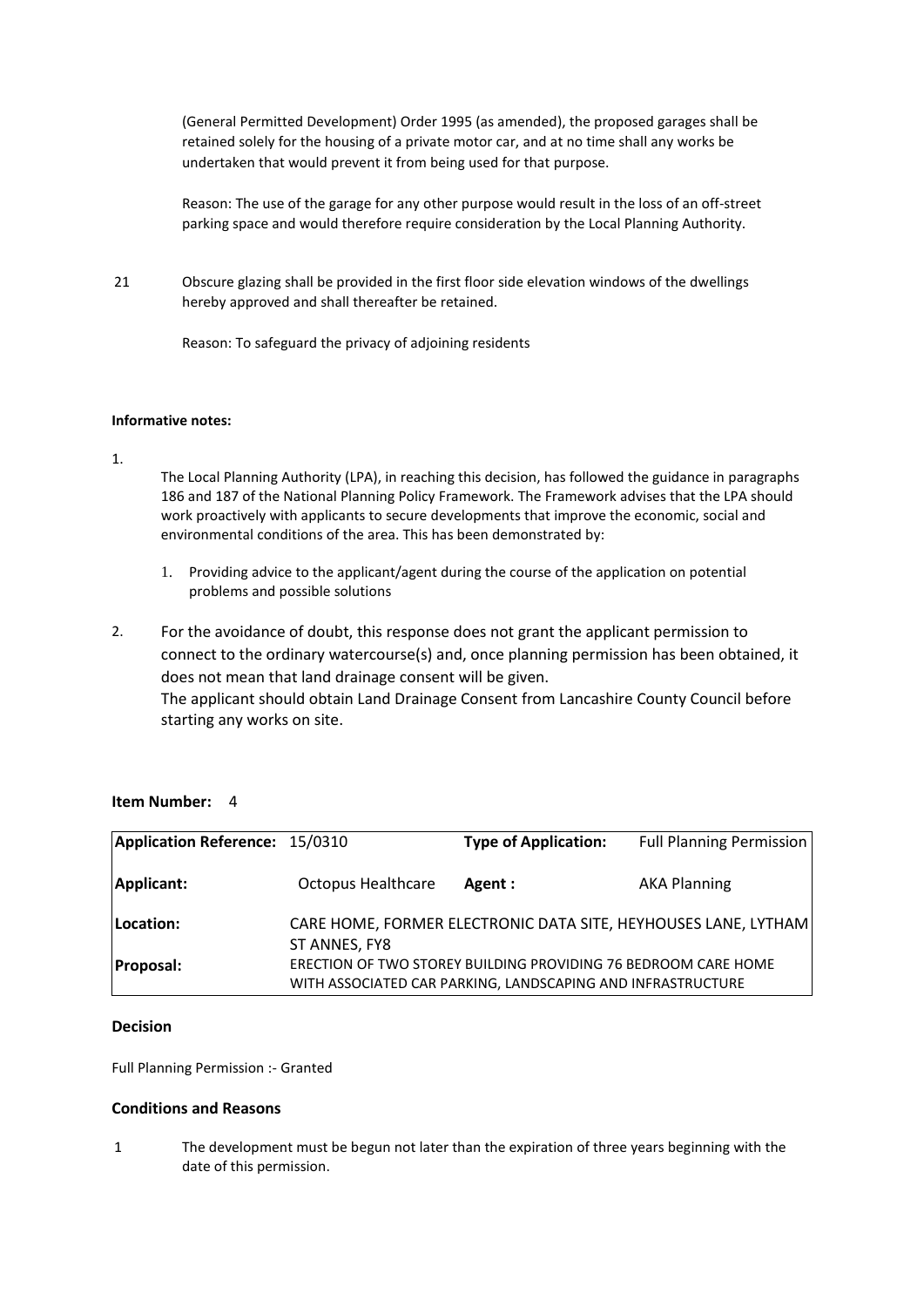Reason: To comply with the requirements of section 91 of the Town and Country Planning Act 1990 as amended by Section 51 of the Planning and Compulsory Purchase Act 2004.

2 This permission relates to the following plans:

- Drawing no. PL001 Rev H Proposed site layout.
- Drawing no. PL002 Rev F Proposed ground floor plan.
- Drawing no. PL003 Rev F Proposed first floor plan.
- Drawing no. PL004 Rev F Proposed elevations sheet 1 of 2.
- Drawing no. PL005 Rev F Proposed elevations sheet 2 of 2.
- Drawing no. PL006 Rev B Location plan.
- Drawing no. PL007 Rev A Street scene.
- Drawing no. PL008 Rev A Proposed ground floor layout with landscaping.
- Drawing no. PL009 Rev A Proposed boundary treatments.
- Drawing no. 2239-02B Landscape strategy.

The development shall be carried out in complete accordance with the approved drawings.

Reason: For the avoidance of doubt and to ensure a satisfactory standard of development in accordance with the policies contained within the Fylde Borough Local Plan and the National Planning Policy Framework.

3 Notwithstanding any description of materials in the application, no above ground works shall take place until samples or full details of all materials to be used on the external surfaces of the building have been submitted to and approved in writing by the Local Planning Authority. Such details shall include the type, colour and texture of the materials. The development shall thereafter be constructed in accordance with the duly approved materials.

> Reason: In order to ensure use of appropriate materials which are sympathetic to the character of surrounding buildings and the street scene in the interests of visual amenity in accordance with the requirements of Fylde Borough Local Plan policy CF5 and the National Planning Policy Framework.

4 No above ground works shall take place until details of finished floor levels for the building and ground levels for the external areas of the site have been submitted to and approved in writing by the Local Planning Authority. The development shall thereafter be implemented in accordance with the duly approved details.

> Reason: In order to ensure a satisfactory relationship between the development, surrounding buildings and the street scene in the interests of residential and visual amenity in accordance with the requirements of Fylde Borough Local Plan policy CF5 and the National Planning Policy Framework.

5 Within 3 months of development first taking place, details of the design, materials, finish and colour of the boundary treatments shown on drawing no. PL009 Rev A shall be submitted to and approved in writing by the Local Planning Authority. The boundary treatments shall be constructed in accordance with the duly approved details (including those relating to their height and siting as shown on drawing no PL009 Rev A) before the building is first occupied, and retained as such thereafter.

Reason: In the interests of site security and to ensure a satisfactory relationship with the character of surrounding buildings and the street scene in accordance with the requirements of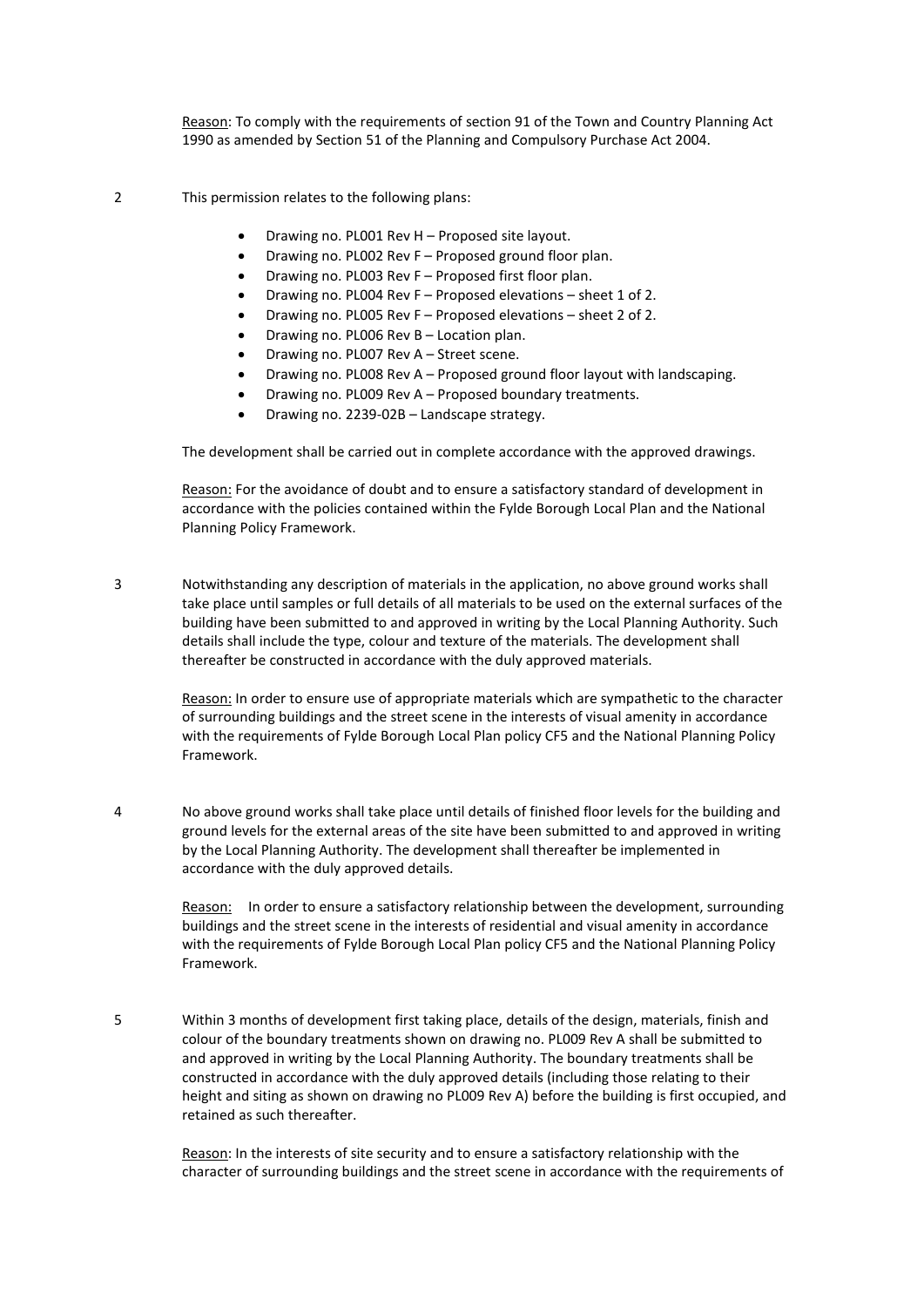FBLP policy CF5.

6 Within three months of development first taking place a landscaping scheme for the site shall be submitted to and approved in writing by the Local Planning Authority. Such a scheme shall demonstrate compliance with the principles identified on drawing no. 2239-02B and shall include details of the type, species, siting, planting distances and the programme of planting of trees and shrubs. The duly approved landscaping scheme shall be carried out during the first planting season after the development is substantially completed and the areas which are landscaped shall be retained as landscaped areas thereafter. Any trees or shrubs removed, dying, being severely damaged or becoming seriously diseased within three years of planting shall be replaced by trees or shrubs of similar size and species to those originally required to be planted.

> Reason: To ensure appropriate landscaping of the site in the interests of visual amenity, to enhance the character of the street scene and to provide biodiversity enhancements in accordance with the requirements of FBLP policies CF 5 and EP14.

7 Notwithstanding the requirements of condition 2 of this permission, no above ground works shall take place until a scheme for the design and construction of the site access, vehicle parking and other hardstanding areas (including their surface treatment and provision for the drainage of surface water from them) hereby approved has been submitted to and approved in writing by the Local Planning Authority. The access, parking and hardstanding areas shall be constructed and made available for use in accordance with the duly approved scheme before the building hereby approved is first occupied.

> Reason: To ensure a satisfactory standard of engineering works, that there is adequate provision for vehicles to be parked clear of the highway and to achieve suitable visibility at the junction between the site access and the estate road in the interests of highway safety in accordance with the requirements of Fylde Borough Local Plan policy CF5 and the National Planning Policy Framework.

- 8 No above ground works shall take place until a scheme for the disposal of foul and surface water from the site has been submitted to and approved in writing by the Local Planning Authority. Unless otherwise agreed in writing with the Local Planning Authority, the scheme shall include:
	- (i) separate systems for the disposal of foul and surface water, including measures to ensure that no surface water drains directly or indirectly to the public foul/combined sewer;
	- (ii) a detailed drainage design to demonstrate that the post-development surface water discharge rate to any soakaway, watercourse or sewer does not exceed 26 litres per second, including details of any necessary flow attenuation measures to achieve this;
	- (iii) means of access for maintenance and easements (where applicable);
	- (iv) a timetable for implementation, including any phasing of works;
	- (v) a management and maintenance plan for the lifetime of the development which, as a minimum, shall include the arrangements for adoption by an appropriate public body or statutory undertaker, management and maintenance by a Residents' Management Company, arrangements concerning appropriate funding mechanisms for the ongoing maintenance of all elements of any sustainable drainage system (including mechanical components), ongoing inspections relating to performance and asset condition assessments, operation costs, regular maintenance, remedial works and irregular maintenance caused by less sustainable limited life assets or any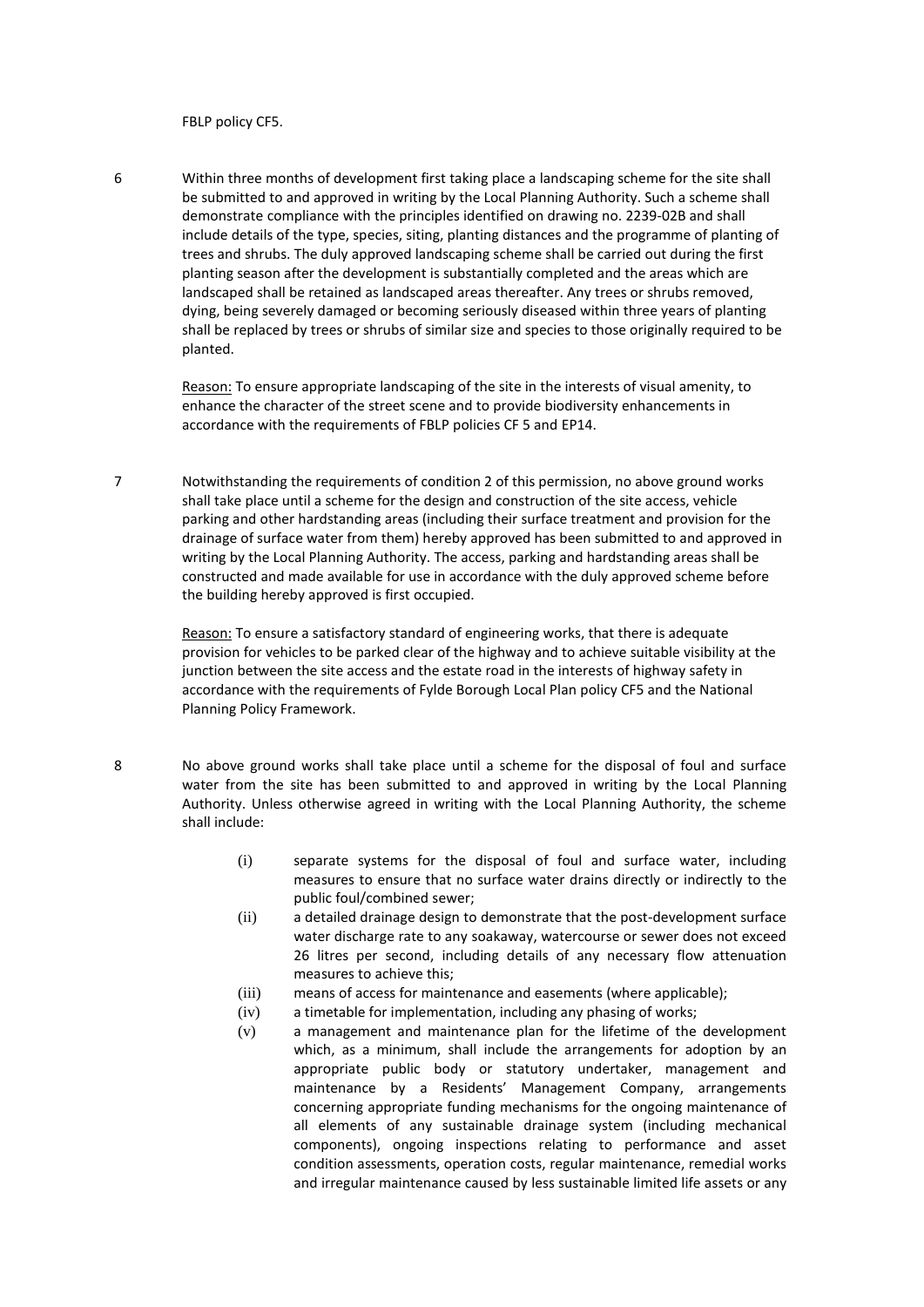other arrangements to secure the operation of the surface water drainage scheme throughout its lifetime.

The scheme shall be implemented in accordance with the duly approved details before the building is first occupied, or within any other timescale first agreed in writing with the Local Planning Authority.

Reason: To ensure that the development is not at risk of flooding and does not increase flood risk elsewhere, and that adequate measures are put in place for the disposal of foul and surface water in accordance with the requirements of Fylde Borough Local Plan policies CF5, EP25 and EP30, and the National Planning Policy Framework.

9 No development shall take place until a Construction Method Statement (CMS) has been submitted to and approved in writing by the Local Planning Authority. The CMS shall include details of the following: - (i) hours for site preparation, delivery of materials and construction; (ii) the parking of vehicles of site operatives and visitors; (iii) loading and unloading of plant and materials; (iv) storage of plant and materials used in constructing the development; (v) the erection and maintenance of security hoarding; (vi) wheel washing facilities; (vii) measures to control the emission of dust and dirt during construction; (viii) a scheme for recycling/disposing of waste resulting from construction works; and (vix) a strategy to inform neighbouring occupiers (which as a minimum, shall include those adjoining the site boundaries) of the timing and duration of any piling operations, and contact details for the site operator during this period.

> Reason: In order to ensure that appropriate measures are put in place to limit noise, nuisance and disturbance to the occupiers of neighbouring properties during the construction of the development in accordance with the requirements of Fylde Borough Local Plan policies HL2 and EP27, and the National Planning Policy Framework.

10 The bin store shown on drawing no. PL009 Rev A shall be constructed in accordance with the details (including its size, height, siting, design and materials) indicated on the approved plan and made available for use before the building is first occupied. The duly constructed bun store shall be retained as such thereafter.

> Reason: To ensure the provision of satisfactory facilities for the storage of refuse in the interests of visual amenity in accordance with the requirements of Fylde Borough Local Plan policy CF5.

11 Before the building is first occupied, details of the size, materials and design of the cycle stands shown on drawing no. PL001 Rev H shall be submitted to and approved in writing by the Local Planning Authority. The duly approved cycle stands shall be installed and made available for use before the building is first occupied, and retained as such thereafter.

> Reason: To promote modal shift and encourage travel to the site by more sustainable modes of transport in accordance with the objectives of the National Planning Policy Framework.

12 Notwithstanding any details contained within the application, full details of any external lighting to be installed on the building and the external areas of the site shall be submitted to and approved in writing by the Local Planning Authority prior to its installation. Such details shall include its position and height on the building or site and its luminance, angle of installation and any hoods to be fixed to the lights. Any lighting shall thereafter be installed in accordance with the duly approved details.

Reason: To ensure that any external lighting to be installed on the buildings does not cause a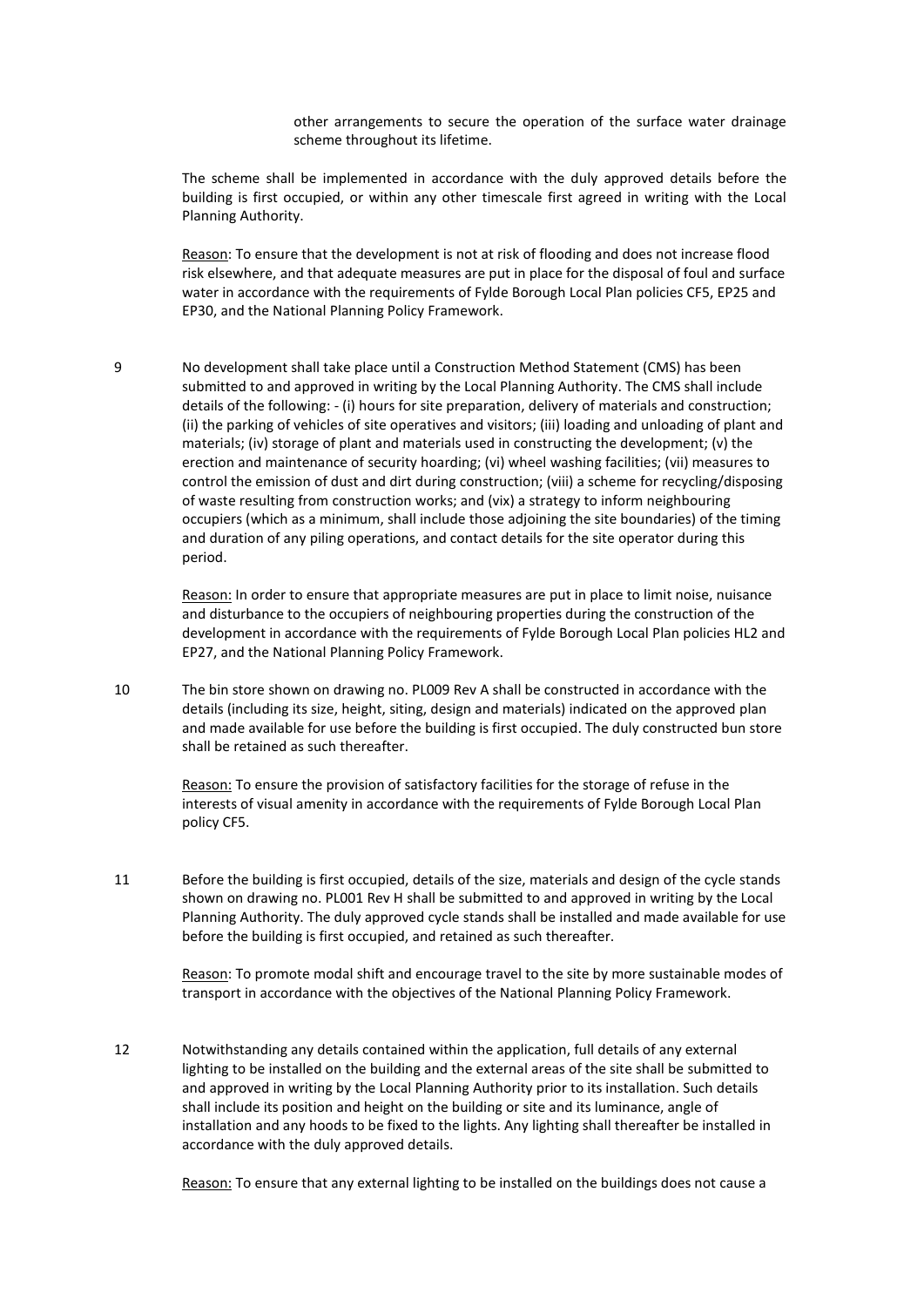nuisance to surrounding occupiers in accordance with the requirements of Fylde Borough Local Plan policy CF5.

13 The measures to promote a choice of transport modes outlined in chapters 6 and 7 of the Framework Travel Plan (FTP) by Fairhurst (report reference D/I/D/109110/601) shall, unless alternative details have first been submitted to and approved in writing by the Local Planning Authority, be implemented in accordance with the details and timescales contained therein. An annual monitoring report which assesses the effectiveness of the measures introduced by the FTP (and which, as a minimum, shall include the details outlined in paragraph 8.5 of the FTP) shall be submitted to and approved in writing by the Local Planning Authority for the first three years following the implementation of the FTP.

Reason: In order to ensure that the development encourages people to travel to the site by sustainable modes of transport in accordance with the objectives of the National Planning Policy Framework.

14 If any equipment to be used in the construction of the development (e.g. tower cranes, piling rigs etc.) will exceed 10 metres in height (above ground level) then a scheme for the siting and operation of the equipment shall be submitted to and approved in writing by the Local Planning Authority prior its use on site. Such a scheme shall include the following details:

- (i) The positioning of the equipment on the site (including OSBG grid coordinates to 6 figures each of Eastings and Northings).
- (ii) The equipment's height above ordnance datum.
- (iii) The dates that the equipment will be located on site.
- (iv) Emergency contact numbers for the equipment operator and site manager.

The development shall thereafter be implemented in full accordance with the details in the duly approved scheme.

Reason: In order to ensure that the development does not pose any unacceptable risk to Blackpool Airport in respect of aerodrome safeguarding in accordance with the requirements of Fylde Borough Local Plan policy TR14 and the National Planning Policy Framework.

#### **Informative notes:**

- 1. With regard to the requirements of condition 7 of this permission, the applicant is advised to contact Lancashire County Council's Highways Service in order to determine the need for section 38 and/or 278 Agreements under the Highways Act (1980) to secure the adoption of the new access road and for any engineering works within the adopted highway, before any development takes place.
- 2. With respect to the requirements of condition 14 of this permission, the applicant is advised to contact Aerodrome Safeguarding, Squires Gate Airport Operations Ltd, Squires Gate Lane, Blackpool, FY4 2QY (or by email to safeguarding@blackpoolairport.com) at least 30 days before the commencement of development to discuss the scope of any scheme to be implemented under this condition. Any lifting equipment must be operated in accordance with BS 7121. Further advice can be found in Civil Aviation Authority Advice Note 4 'Cranes & Other Construction Issues'.
- 3. The Local Planning Authority (LPA), in reaching this decision, has followed the guidance in paragraphs 186 and 187 of the National Planning Policy Framework. The Framework advises that the LPA should work proactively with applicants to secure developments that improve the economic, social and environmental conditions of the area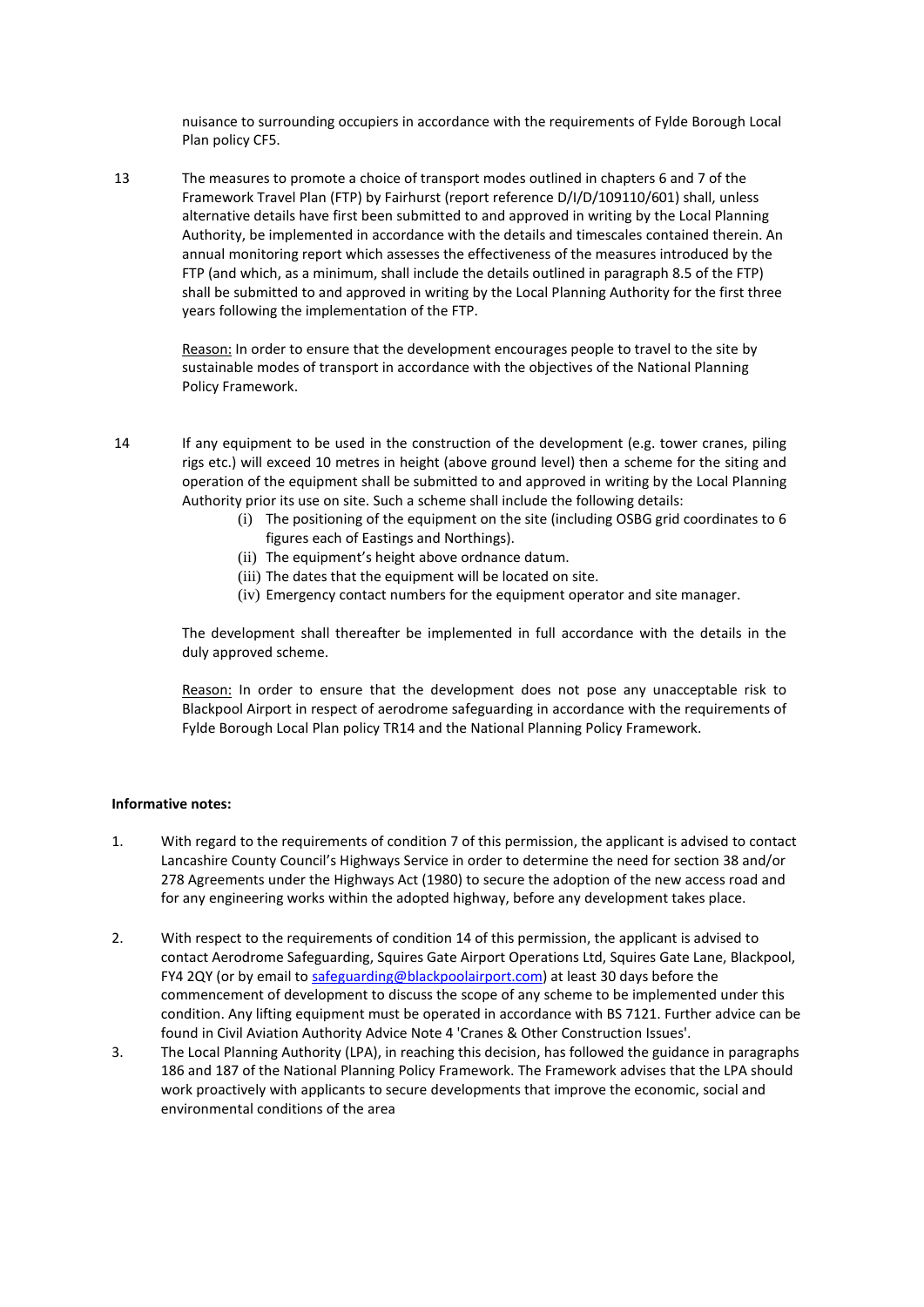#### **Item Number:** 5

| Application Reference: 15/0334 |                                              | <b>Type of Application:</b>                                         | <b>Reserved Matters</b>     |
|--------------------------------|----------------------------------------------|---------------------------------------------------------------------|-----------------------------|
| Applicant:                     | <b>Baxter Homes Ltd</b>                      | Agent :                                                             | <b>CFM Consultants Ltd.</b> |
| Location:                      |                                              | ELSWICK TRADING PARK, HIGH STREET, ELSWICK, PRESTON, PR4 3ZZ        |                             |
| <b>Proposal:</b>               | ALLOW DWELLING ON PLOT 9 TO BE RE-POSITIONED | PROPOSED VARIATION OF CONDITION 1 OF PLANNING PERMISSION 14/0253 TO |                             |

#### **Decision**

Reserved Matters :- Granted

#### **Conditions and Reasons**

1 This consent relates to the original and revised plans received by the Local Planning Authority on 14 November 2014 with the following references.

- Location Plan CFM drawing BH/04286/0018
- Proposed Site Layout CFM drawing BH/4271/005 Rev F
- Proposed Planting Plan ReLandscapes drawing 041.C.03 A
- Proposed housetype for Plot 1 CFM drawing BH/4271/015 Rev F
- Proposed housetype for Plot 2 CFM drawing BH/4271/014 Rev E
- Proposed housetype for Plot 3 CFM drawing BH/4271/013 Rev C
- Proposed housetype for Plot 4, 5, 6 CFM drawing BH/4271/010 Rev D
- Proposed housetype for Plot 7, 8 CFM drawing BH/4271/011 Rev D
- Proposed housetype for Plot 9 CFM drawing BH/4271/016 Rev C

Reason: For the avoidance of doubt and as agreed with the applicant / agent.

2 There shall be no construction activity except between the hours of :

08:00 hours and 18:00 hours Mondays to Fridays 08:00 hours and 13:00 hours Saturdays

and at no time on Sundays and Bank Holidays without the written consent of the Local Planning Authority.

Reason: To ensure that the proposed development does not prejudice the enjoyment by neighbouring occupiers of their properties.

3 The development shall be implemented in accordance with the Construction Plan approved under planning permission 14/0253 to confirm the method and details of construction; including vehicle routing to the site, construction traffic parking and any temporary traffic management measures, times of construction, access and deliveries.

> Reason: To maintain the safe operation of the pedestrian and highway network in the area during construction given the proximity to residential properties.

4 Prior to the occupation of any development hereby approved, a schedule of all boundary treatments around the site perimeter, between individual neighbouring plots and between plots and the internal roadway shall be submitted to and approved in writing by the Local